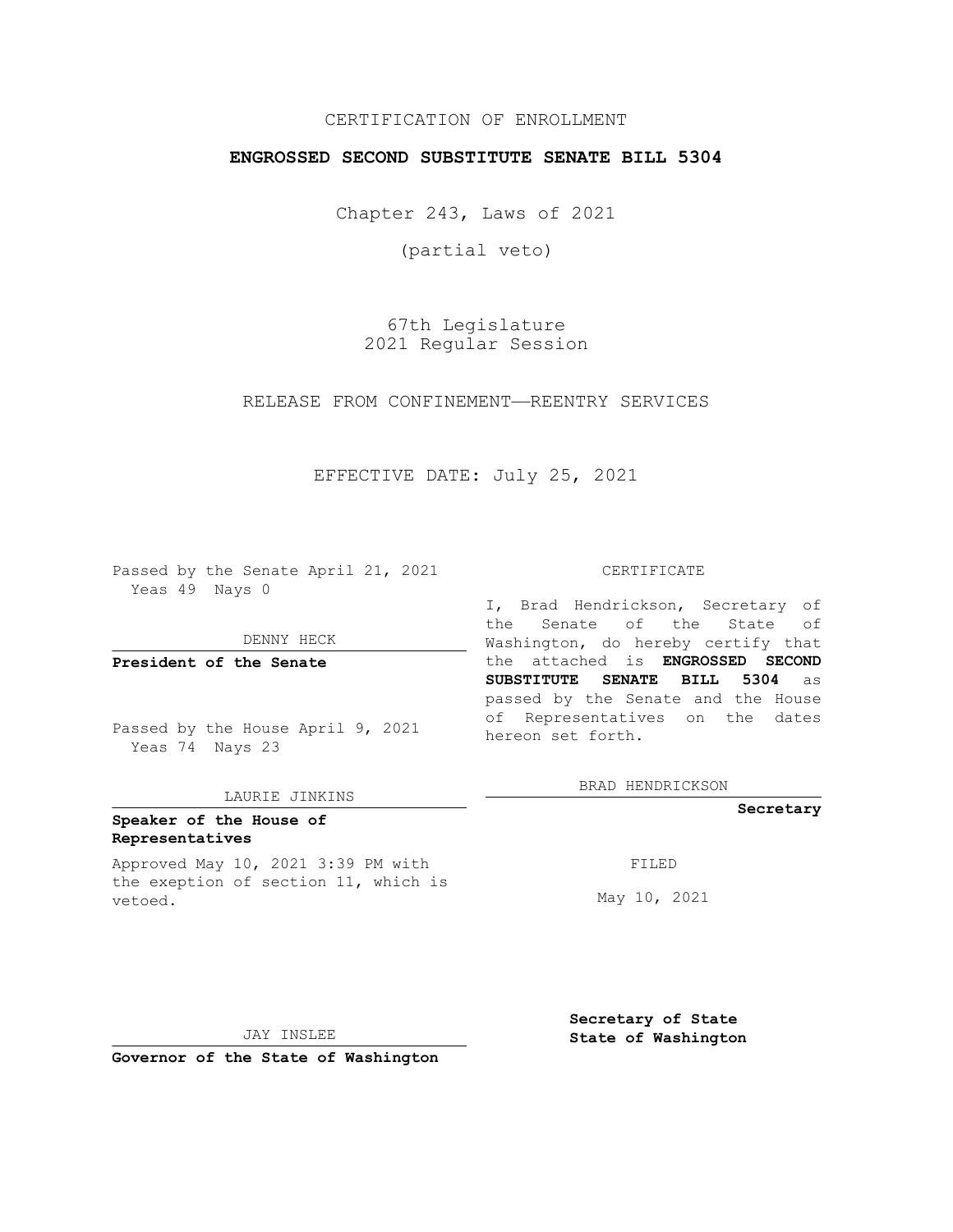## **ENGROSSED SECOND SUBSTITUTE SENATE BILL 5304**

AS AMENDED BY THE HOUSE

Passed Legislature - 2021 Regular Session

# **State of Washington 67th Legislature 2021 Regular Session**

**By** Senate Ways & Means (originally sponsored by Senators Wilson, C., Dhingra, Darneille, Das, Frockt, Hasegawa, Holy, Lovelett, Nguyen, Rivers, and Wellman)

READ FIRST TIME 02/22/21.

 AN ACT Relating to providing reentry services to persons releasing from state and local institutions; amending RCW 74.09.670, 74.09.555, 9.94.049, 72.09.370, 71.24.470, 71.24.480, 72.09.270, and 43.380.020; adding a new section to chapter 71.24 RCW; and creating 5 new sections.

BE IT ENACTED BY THE LEGISLATURE OF THE STATE OF WASHINGTON:

 NEW SECTION. **Sec. 1.** The legislature finds that when considering releasing persons from state and local institutions, realizing the safety of the public is the primary concern. The legislature also finds that the success of persons with behavioral health needs being released from confinement in a prison, jail, juvenile rehabilitation facility, state hospital, and other state and local institutions can be increased with access to continuity of medical assistance, supportive services, and other targeted assistance. The legislature finds that this act provides strategies to prevent interruption of medical assistance benefits and to allow for a seamless transfer between systems of care. The legislature further finds that this act removes stigmatizing language from the program created under RCW 72.09.370 and 71.24.470 and creates a work group to study how to expand the cost-effective strategies of this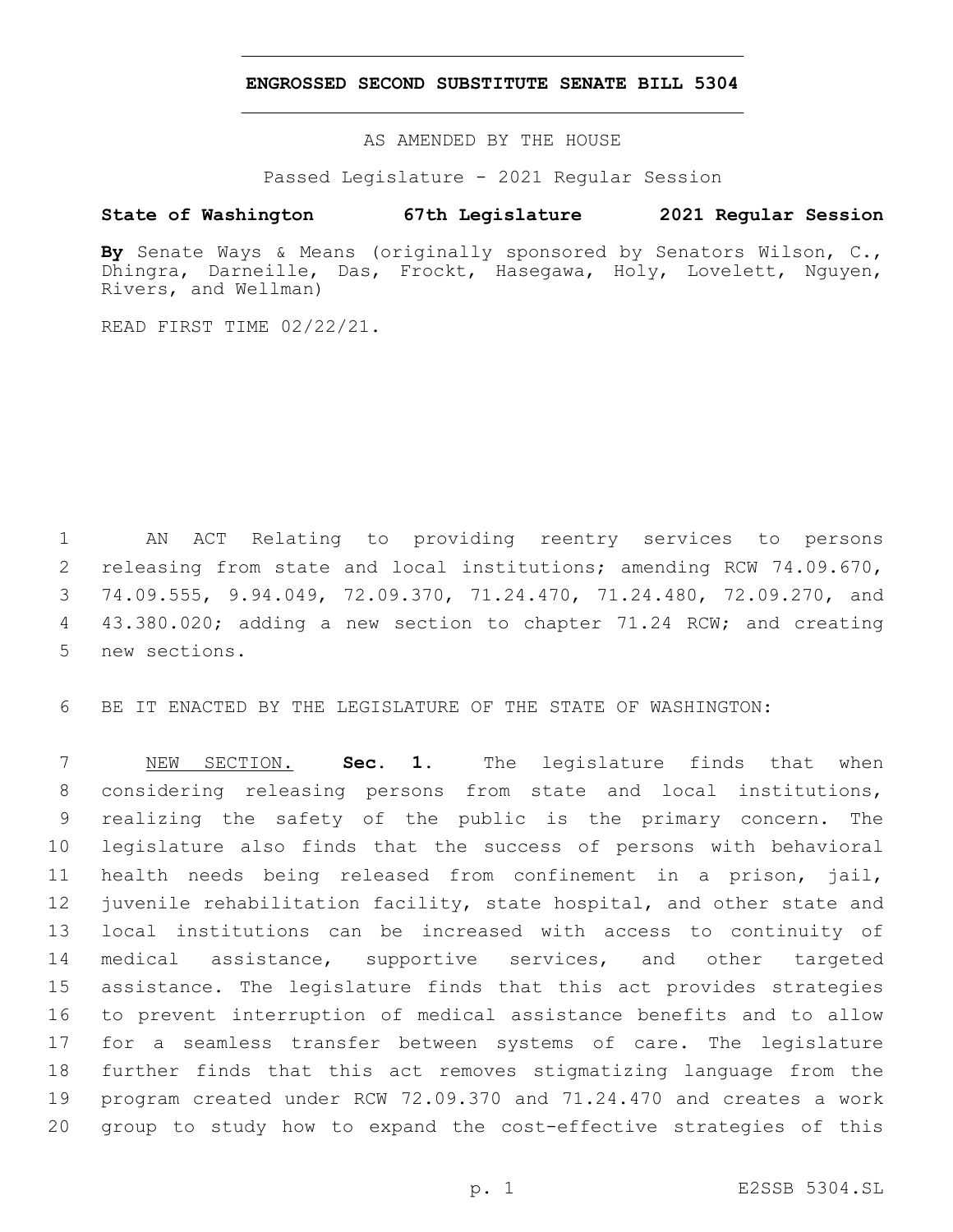1 program to other populations and settings to enhance recovery, reduce 2 recidivism, and improve safety.

3 **Sec. 2.** RCW 74.09.670 and 2016 c 154 s 2 are each amended to 4 read as follows:

5 ((The)) When the authority receives information that a person 6 enrolled in medical assistance is confined in a setting in which 7 federal financial participation is disallowed by the state's 8 agreements with the federal government, the authority ((is directed 9 to)) shall suspend, rather than terminate, medical assistance 10 benefits ((by July 1, 2017,)) for these persons, including those who 11 are incarcerated in a correctional institution as defined in RCW 12 9.94.049, or committed to a state hospital or other treatment 13 facility. ((This must include the ability for a)) A person who is not 14 currently enrolled in medical assistance must be allowed to apply for 15 medical assistance in suspense status during ((incarceration)) 16 confinement, and the ability to apply may not depend upon knowledge 17 of the release or discharge date of the person. ((The authority must 18 provide a progress report describing program design and a detailed 19 fiscal estimate to the governor and relevant committees of the 20 <del>legislature by December 1, 2016.</del>))

21 **Sec. 3.** RCW 74.09.555 and 2019 c 325 s 4005 are each amended to 22 read as follows:

23 (1) The authority shall adopt rules and policies providing that 24 when persons ((with a mental disorder,)) who were enrolled in medical 25 assistance immediately prior to confinement, or who become enrolled 26 in medical assistance in suspense status during the period of 27 confinement, are released from confinement, their medical assistance 28 coverage  $((\text{with})$  shall be fully reinstated  $((\text{on the day}))$  no later 29 than at the moment of their release, subject to any expedited review 30 of their continued eligibility for medical assistance coverage that 31 is required under federal or state law. The authority may reinstate 32 medical assistance prior to the day of release provided that no 33 federal funds are expended for any purpose that is not authorized by 34 the state's agreements with the federal government.

 (2) The authority, in collaboration with the Washington association of sheriffs and police chiefs, the department of 37 corrections, the department of children, youth, and families, managed care organizations, and behavioral health administrative services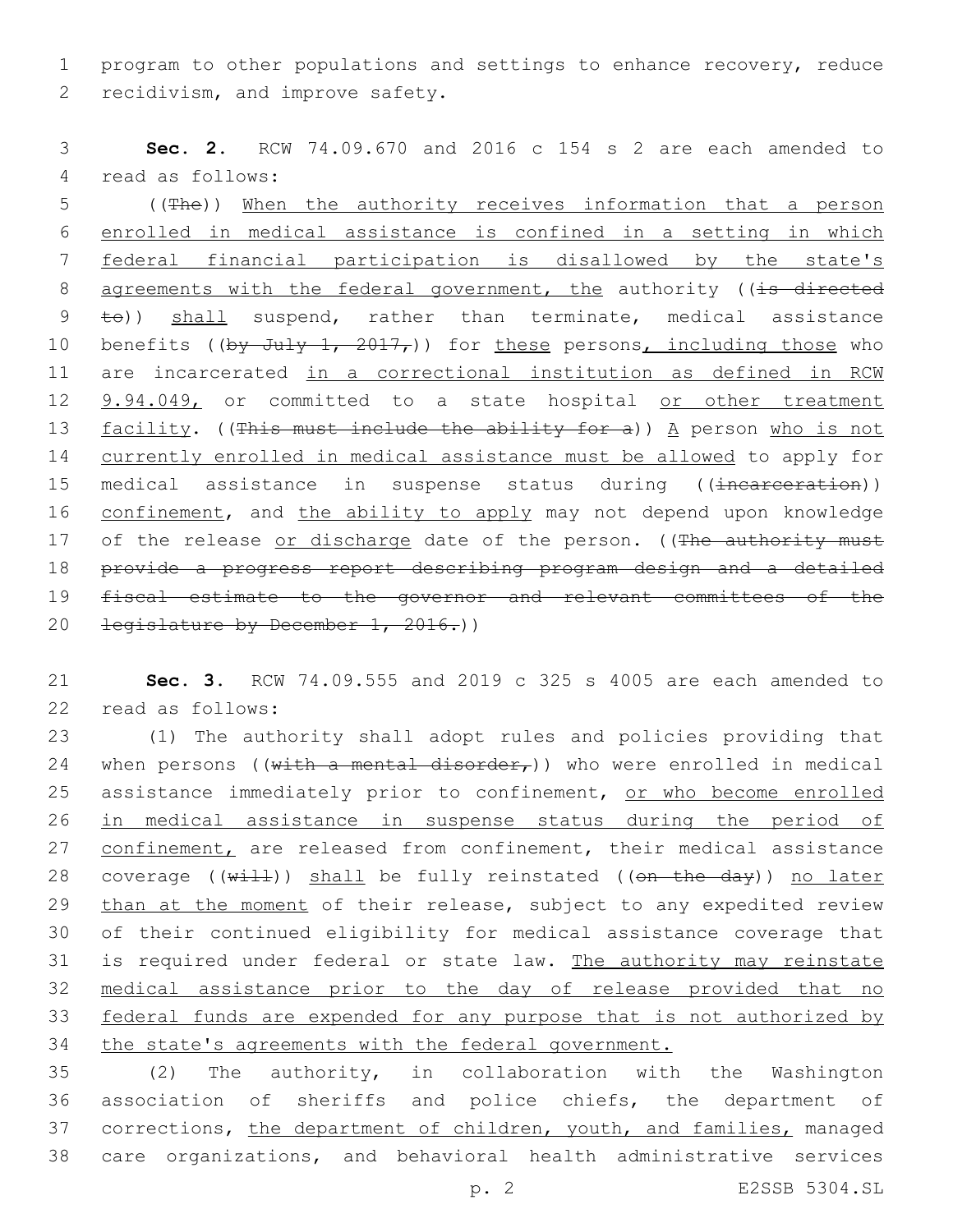organizations, shall establish procedures for coordination between the authority and department field offices, institutions for mental disease, and correctional institutions, as defined in RCW 9.94.049, that result in prompt reinstatement of eligibility and speedy eligibility determinations for ((persons who are likely to be eligible for)) medical assistance services upon release from confinement. Procedures developed under this subsection must address:

 (a) Mechanisms for receiving medical assistance services applications on behalf of confined persons in anticipation of their 10 release from confinement;

 (b) Expeditious review of applications filed by or on behalf of confined persons and, to the extent practicable, completion of the 13 review before the person is released;

 (c) Mechanisms for providing medical assistance services identity cards to persons eligible for medical assistance services 16 ((immediately upon)) before their release from confinement; ((and))

 (d) Coordination with the federal social security administration, through interagency agreements or otherwise, to expedite processing of applications for federal supplemental security income or social security disability benefits, including federal acceptance of 21 applications on behalf of confined persons; and

 (e) Assuring that notification of the person's release date, 23 current location, and other appropriate information is provided to the person's managed care organization before the person's scheduled 25 release from confinement, or as soon as practicable thereafter.

 (3) Where medical or psychiatric examinations during a person's confinement indicate that the person is disabled, the correctional institution or institution for mental diseases shall provide the authority with that information for purposes of making medical assistance eligibility and enrollment determinations prior to the person's release from confinement. The authority shall, to the maximum extent permitted by federal law, use the examination in making its determination whether the person is disabled and eligible 34 for medical assistance.

 (4) For purposes of this section, "confined" or "confinement" means incarcerated in a correctional institution, as defined in RCW 9.94.049, or admitted to an institute for mental disease, as defined in 42 C.F.R. part 435, Sec. 1009 on July 24, 2005.

 (5) ((For purposes of this section, "likely to be eligible" means 40 that a person: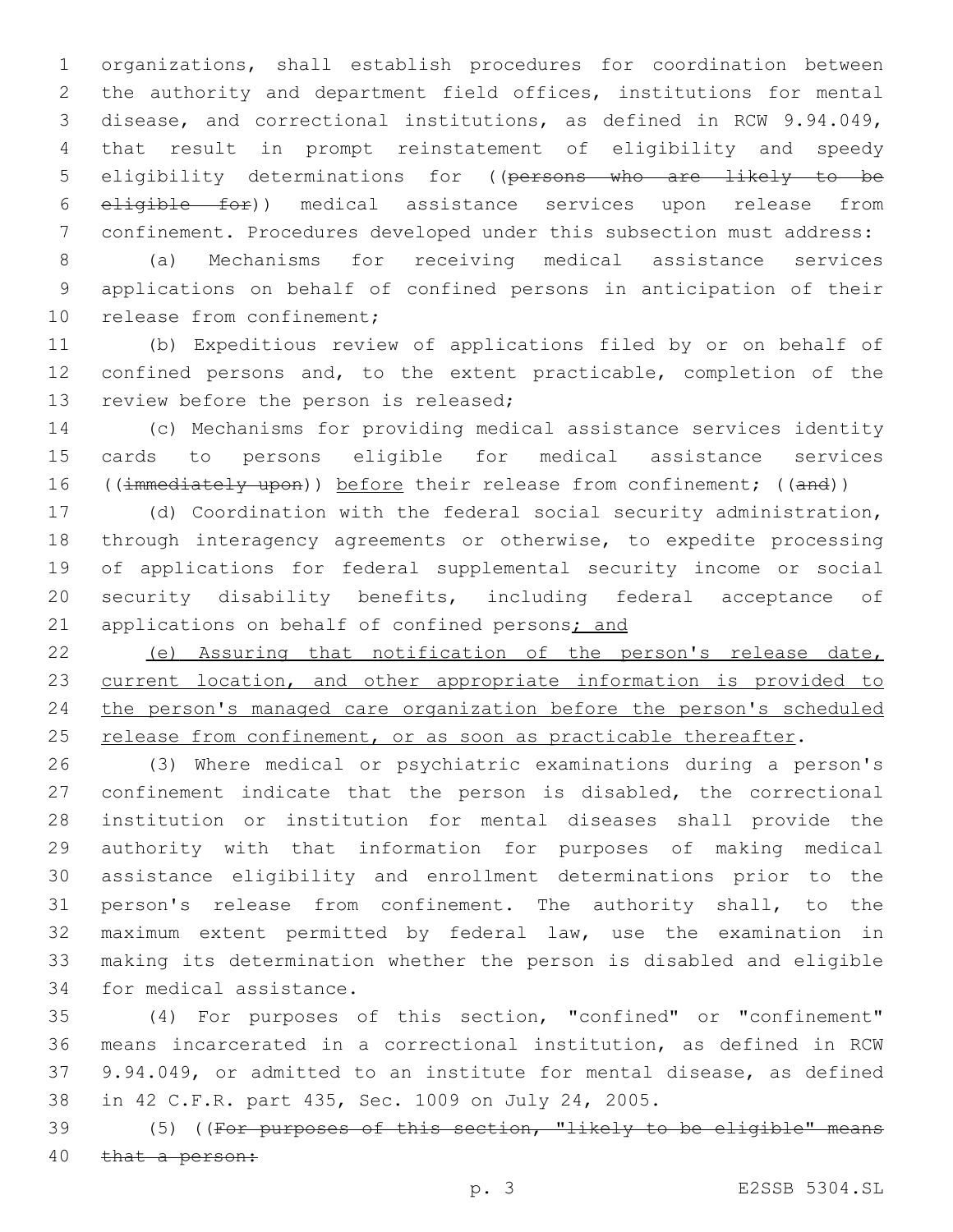(a) Was enrolled in medicaid or supplemental security income or the medical care services program immediately before he or she was confined and his or her enrollment was terminated during his or her confinement; or

 (b) Was enrolled in medicaid or supplemental security income or the medical care services program at any time during the five years before his or her confinement, and medical or psychiatric examinations during the person's confinement indicate that the person continues to be disabled and the disability is likely to last at 10 least twelve months following release.

 $(6)$ )) The economic services administration within the department shall adopt standardized statewide screening and application practices and forms designed to facilitate the application of a 14 confined person ((who is likely to be eligible)) for medicaid.

 NEW SECTION. **Sec. 4.** (1) The health care authority shall apply for a waiver allowing the state to provide medicaid services to persons who are confined in a correctional institution as defined in RCW 9.94.049 or confined in a state hospital or other treatment facility up to 30 days prior to the person's release or discharge to the community. The purpose is to create continuity of care and provide reentry services.

 (2) The health care authority shall consult with the work group established under section 9 of this act about how to optimize the waiver application and its chance of success, including by limiting 25 its scope if deemed appropriate.

 (3) The health care authority shall inform the governor and relevant committees of the legislature in writing when the waiver application is submitted and update them as to progress of the waiver 29 at appropriate points.

 (4) No provision of this section may be interpreted to require the health care authority to provide medicaid services to persons who are confined in a correctional institution, state hospital, or other treatment facility up to 30 days prior to the person's release or discharge unless the health care authority obtains final approval for its waiver application from the centers for medicare and medicaid 36 services.

 **Sec. 5.** RCW 9.94.049 and 1995 c 314 s 6 are each amended to read as follows:38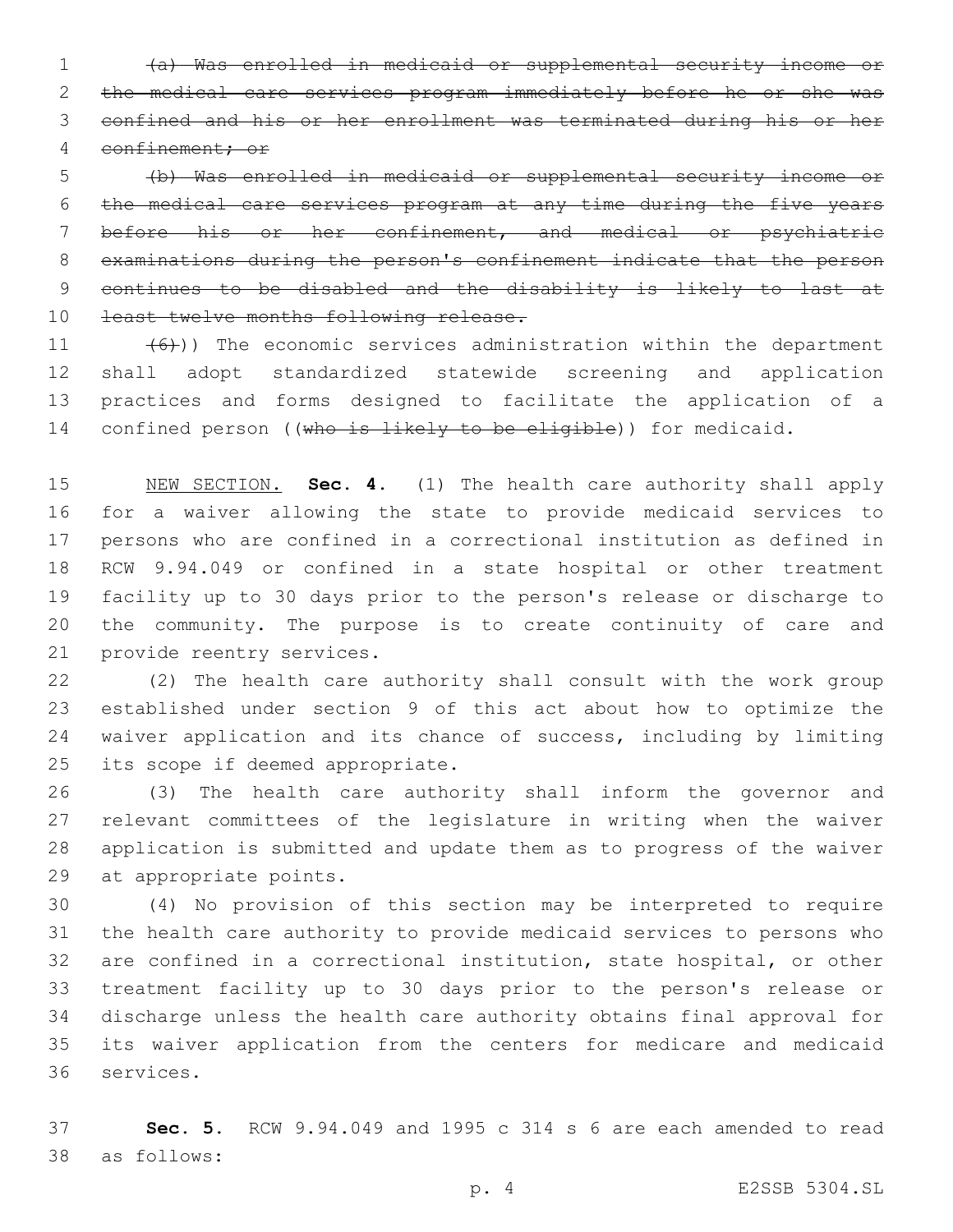(1) For the purposes of this chapter, the term "correctional institution" means any place designated by law for the keeping of persons held in custody under process of law, or under lawful arrest, including state prisons, county and local jails, juvenile detention 5 centers, and other facilities operated by the department of corrections, department of children, youth, and families, or local governmental units primarily for the purposes of punishment, 8 correction, or rehabilitation following conviction or adjudication of 9 a criminal offense.

 (2) For the purposes of RCW 9.94.043 and 9.94.045, "state correctional institution" means all state correctional facilities under the supervision of the secretary of the department of corrections used solely for the purpose of confinement of convicted 14 felons.

15 **Sec. 6.** RCW 72.09.370 and 2019 c 325 s 5025 are each amended to 16 read as follows:

17 (1) The ((offender)) reentry community ((safety)) services 18 program is established to provide intensive services to ((offenders)) 19 persons identified under this subsection and to thereby promote 20 successful reentry, public safety, and recovery. The secretary shall 21 identify ((offenders)) persons in confinement or partial confinement 22 who: (a) Are reasonably believed to ((be dangerous)) present a danger 23 to themselves or others if released to the community without 24 supportive services; and (b) have a mental disorder. In ((determining 25 an offender's dangerousness)) evaluating these criteria, the 26 secretary shall consider behavior known to the department and 27 factors, based on research, that are linked to ((an increased)) risk 28 ((for)) of dangerousness ((of offenders)) for persons with mental 29 illnesses within the criminal justice system and shall include 30 consideration of ((an offender's)) the person's history of substance 31 use disorder or abuse.

32 (2) Prior to release of ((an offender)) a person identified under 33 this section, a team consisting of representatives of the department 34 of corrections, the health care authority, and, as necessary, the 35 indeterminate sentence review board, divisions or administrations 36 within the department of social and health services, specifically 37 including the division of developmental disabilities, the appropriate 38 managed care organization ((contracted with the health care 39 authority, the appropriate)) or behavioral health administrative

p. 5 E2SSB 5304.SL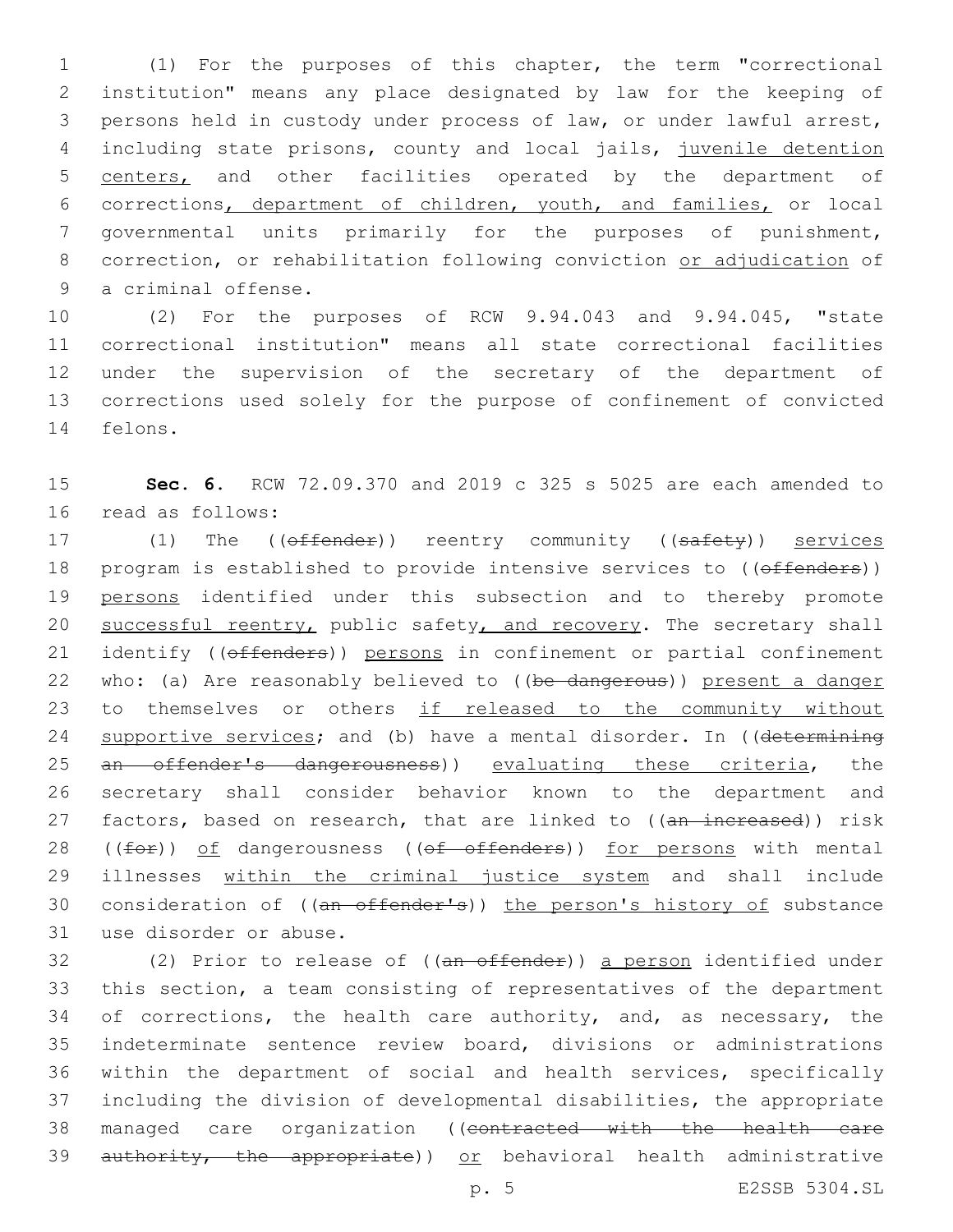1 services organization, and ((the)) reentry community services providers, as appropriate, shall develop a plan, as determined necessary by the team, for delivery of treatment and support services 4 to the ((offender)) person upon release. In developing the plan, the ((offender)) person shall be offered assistance in executing a mental health advance directive under chapter 71.32 RCW, after being fully informed of the benefits, scope, and purposes of such directive. The 8 team may include a school district representative for ((offenders)) 9 persons under the age of  $((\text{twenty-one}))$   $21$ . The team shall consult 10 with the ((offender's)) person's counsel, if any, and, as 11 appropriate, the ((offender's)) person's family and community. The team shall notify the crime victim/witness program, which shall provide notice to all people registered to receive notice under RCW 72.09.712 of the proposed release plan developed by the team. Victims, witnesses, and other interested people notified by the department may provide information and comments to the department on potential safety risk to specific individuals or classes of 18 individuals posed by the specific ((offender)) person. The team may 19 recommend: (a) That the (( $\theta$ ffender)) person be evaluated by (( $\theta$ )) a designated crisis responder, as defined in chapter 71.05 RCW; (b) department-supervised community treatment; or (c) voluntary community mental health or substance use disorder or abuse treatment.

23 (3) Prior to release of ((an offender)) a person identified under this section, the team shall determine whether or not an evaluation by a designated crisis responder is needed. If an evaluation is recommended, the supporting documentation shall be immediately forwarded to the appropriate designated crisis responder. The 28 supporting documentation shall include the ((offender's)) person's criminal history, history of judicially required or administratively ordered involuntary antipsychotic medication while in confinement, and any known history of involuntary civil commitment.

 (4) If an evaluation by a designated crisis responder is recommended by the team, such evaluation shall occur not more than ten days, nor less than five days, prior to release.

 (5) A second evaluation by a designated crisis responder shall occur on the day of release if requested by the team, based upon new 37 information or a change in the ((offender's)) person's mental condition, and the initial evaluation did not result in an emergency 39 detention or a summons under chapter 71.05 RCW.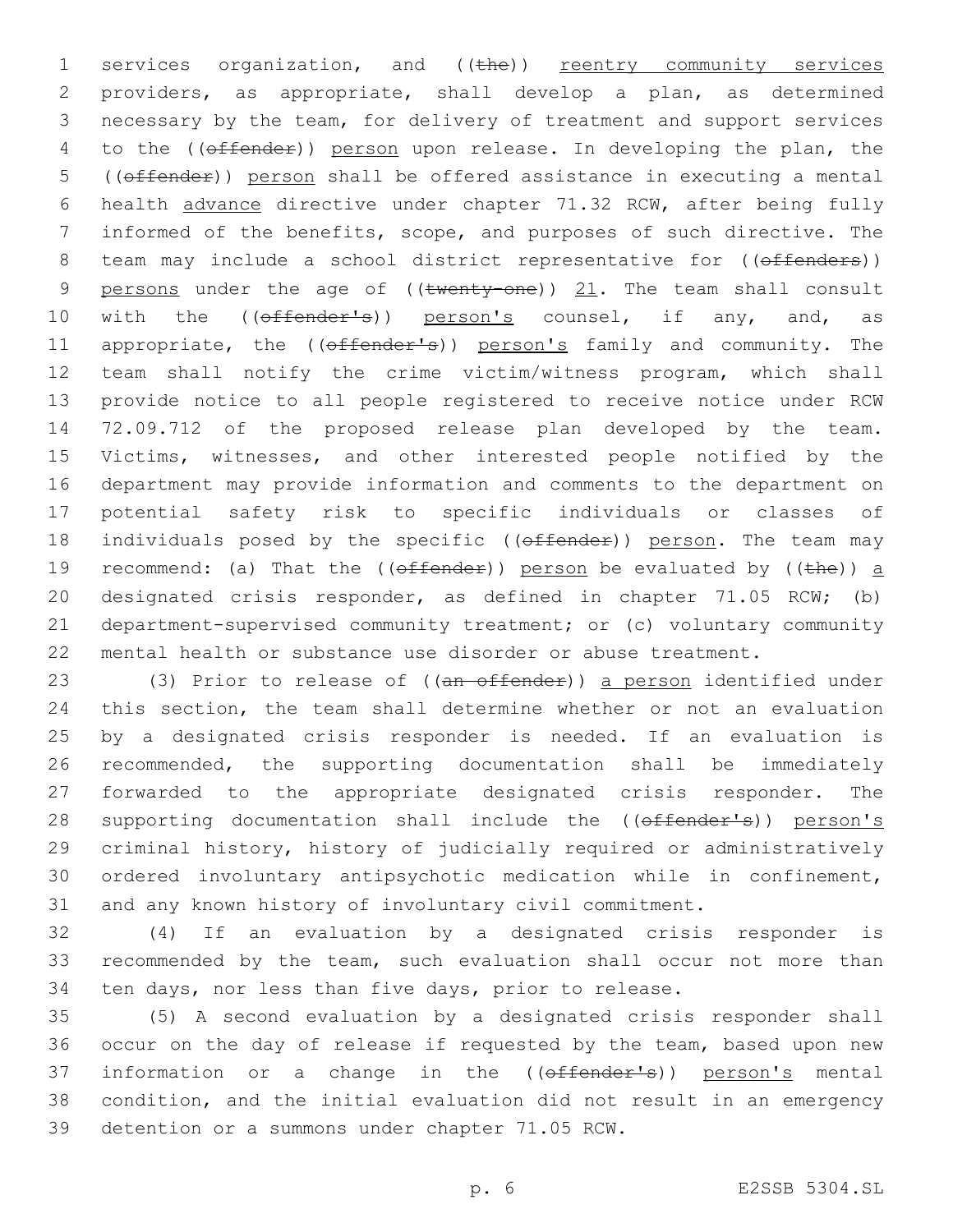(6) If the designated crisis responder determines an emergency detention under chapter 71.05 RCW is necessary, the department shall release the ((offender)) person only to a state hospital or to a consenting evaluation and treatment facility or secure withdrawal management and stabilization facility. The department shall arrange transportation of the ((offender)) person to the hospital or 7 facility.

 (7) If the designated crisis responder believes that a less restrictive alternative treatment is appropriate, he or she shall seek a summons, pursuant to the provisions of chapter 71.05 RCW, to 11 require the ((offender)) person to appear at an evaluation and treatment facility or secure withdrawal management and stabilization 13 facility. If a summons is issued, the ((offender)) person shall remain within the corrections facility until completion of his or her 15 term of confinement and be transported, by corrections personnel on 16 the day of completion, directly to the identified ((evaluation and 17 treatment)) facility.

(8) The secretary shall adopt rules to implement this section.

 **Sec. 7.** RCW 71.24.470 and 2019 c 325 s 1030 are each amended to 20 read as follows:

 (1) The director shall contract, to the extent that funds are appropriated for this purpose, for case management services and such other services as the director deems necessary to assist 24 ((offenders)) persons identified under RCW 72.09.370 for 25 participation in the ((offender)) reentry community ((safety)) 26 services program. The contracts may be with any qualified and 27 appropriate entities. The director shall ensure the authority has coverage in all counties of the state for the purposes of providing 29 reentry community services program services.

 (2) The case manager has the authority to assist these 31 ((offenders)) persons in obtaining the services, as set forth in the plan created under RCW 72.09.370(2), for up to five years. The services may include coordination of mental health services, assistance with unfunded medical expenses, assistance obtaining substance use disorder treatment, housing, employment services, educational or vocational training, independent living skills, 37 parenting education, anger management services, peer services, and such other services as the case manager deems necessary.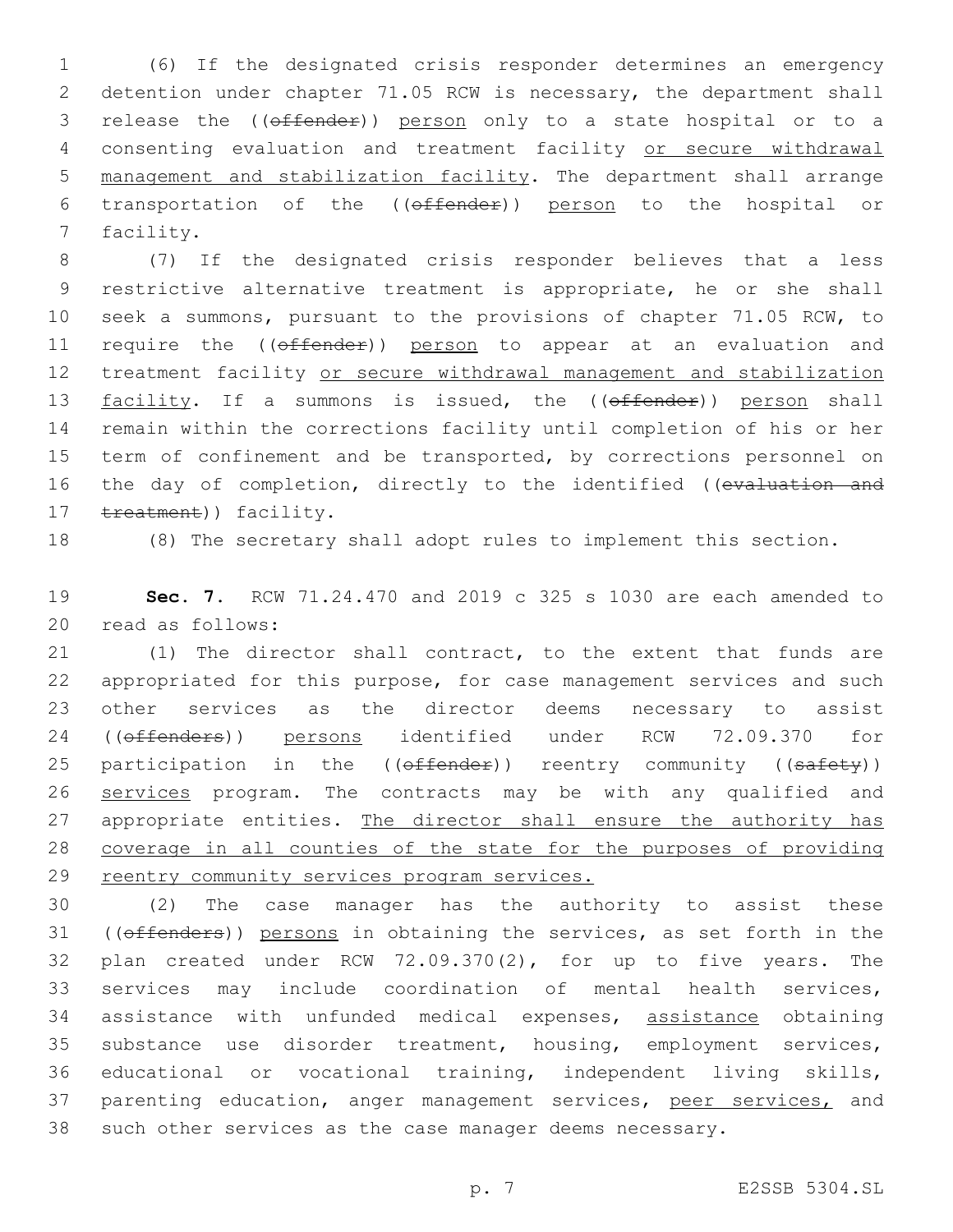(3) The legislature intends that funds appropriated for the purposes of RCW 72.09.370, 71.05.145, and 71.05.212, and this section are to supplement and not to supplant general funding. Funds appropriated to implement RCW 72.09.370, 71.05.145, and 71.05.212, and this section are not to be considered available resources as defined in RCW 71.24.025 and are not subject to the priorities, terms, or conditions in the appropriations act established pursuant 8 to RCW 71.24.035.

9 (4) The (( $\theta$ ffender)) reentry community (( $\theta$ afety)) services 10 program was formerly known as the community integration assistance 11 program.

12 **Sec. 8.** RCW 71.24.480 and 2019 c 325 s 1031 are each amended to 13 read as follows:

14 (1) A licensed or certified behavioral health agency acting in 15 the course of the ((provider's)) agency's duties under this 16 chapter( $(\frac{1}{t} + \frac{1}{t})$ ) and its individual employees are not liable for civil 17 damages resulting from the injury or death of another caused by a 18 participant in the ((offender)) reentry community ((safety)) services 19 program who is a client of the ((provider or organization)) agency, 20 unless the act or omission of the ((provider or organization)) agency 21 or employee constitutes:

22 (a) Gross negligence;

23 (b) Willful or wanton misconduct; or

 (c) A breach of the duty to warn of and protect from a client's threatened violent behavior if the client has communicated a serious threat of physical violence against a reasonably ascertainable victim 27 or victims.

 (2) In addition to any other requirements to report violations, 29 the licensed or certified behavioral health agency shall report ((an offender's)) a reentry community services program participant's expressions of intent to harm or other predatory behavior, regardless 32 of whether there is an ascertainable victim, in progress reports and other established processes that enable courts and supervising entities to assess and address the progress and appropriateness of 35 treatment.

36 (3) A licensed or certified behavioral health agency's mere act 37 of treating a participant in the (( $\theta$ ffender)) reentry community 38 ((safety)) services program is not negligence. Nothing in this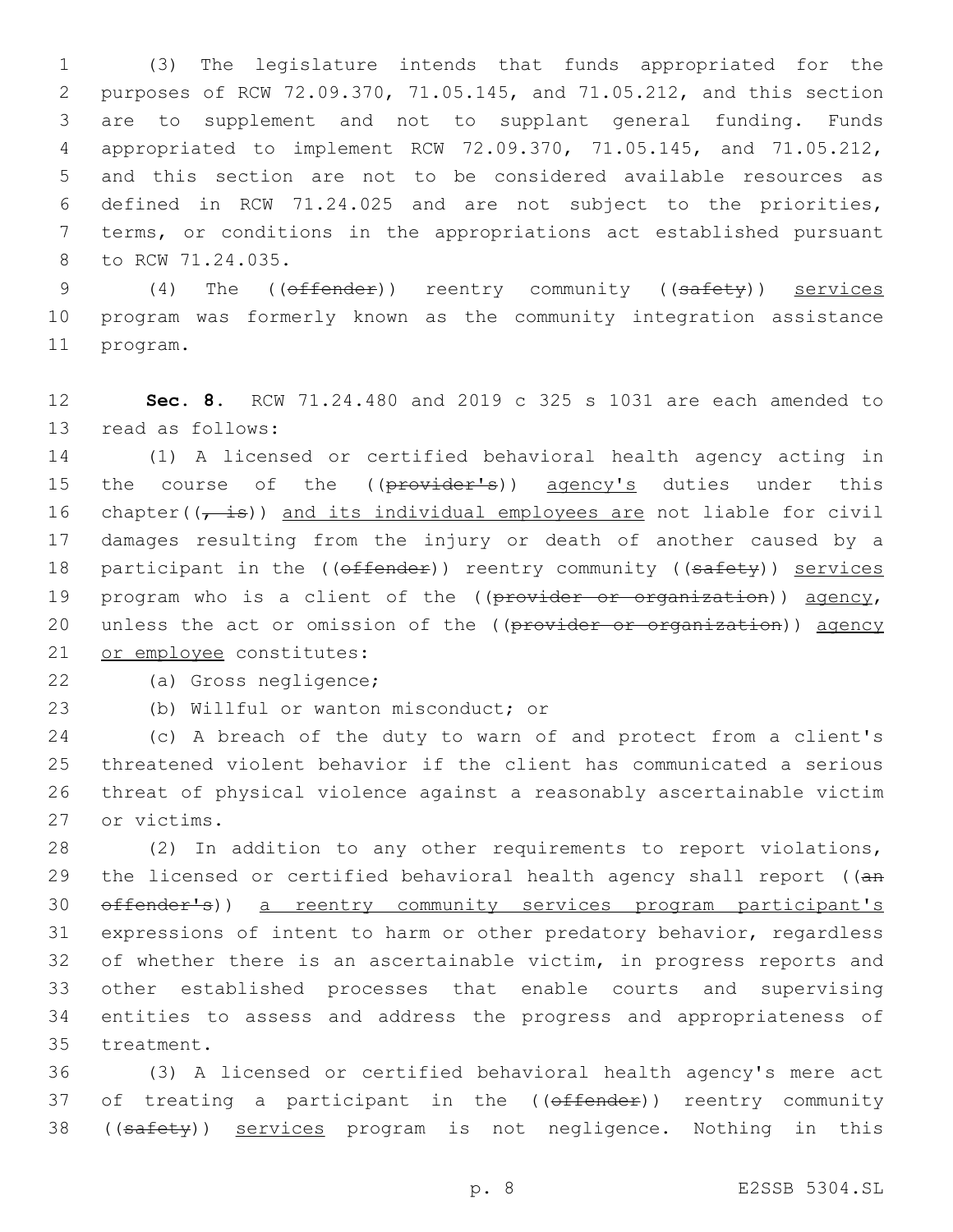subsection alters the licensed or certified behavioral health agency's normal duty of care with regard to the client.

 (4) The limited liability provided by this section applies only to the conduct of licensed or certified behavioral health agencies and their employees and does not apply to conduct of the state.

 (5) For purposes of this section, "participant in the ((offender)) reentry community ((safety)) services program" means a 8 person who has been identified under RCW 72.09.370 as ((an offender)) 9 a person who: (a) Is reasonably believed to ((be dangerous)) present 10 a danger to himself or herself or others if released to the community 11 without supportive services; and (b) has a mental disorder.

 NEW SECTION. **Sec. 9.** A new section is added to chapter 71.24 13 RCW to read as follows:

 (1) The authority shall convene a reentry services work group to consider ways to improve reentry services for persons with an identified behavioral health services need. The work group shall:

 (a) Advise the authority on its waiver application under section 18 4 of this act;

 (b) Develop a plan to assure notifications of the person's release date, current location, and other appropriate information are provided to the person's managed care organization before the person's scheduled release from confinement, or as soon as practicable thereafter, in accordance with RCW 74.09.555;

 (c) Consider the value of expanding, replicating, or adapting the essential elements of the reentry community services program under RCW 72.09.370 and 71.24.470 to benefit new populations, such as:

 (i) A larger group of incarcerated persons in the department of corrections than those who currently have the opportunity to 29 participate;

 (ii) State hospital patients committed under criminal insanity 31 laws under chapter 10.77 RCW;

 (iii) Involuntary treatment patients committed under chapter 33 71.05 RCW;

(iv) Persons committed to juvenile rehabilitation;

35 (v) Persons confined in jail; and

(vi) Other populations recommended by the work group;

 (d) Consider whether modifications should be made to the reentry 38 community services program;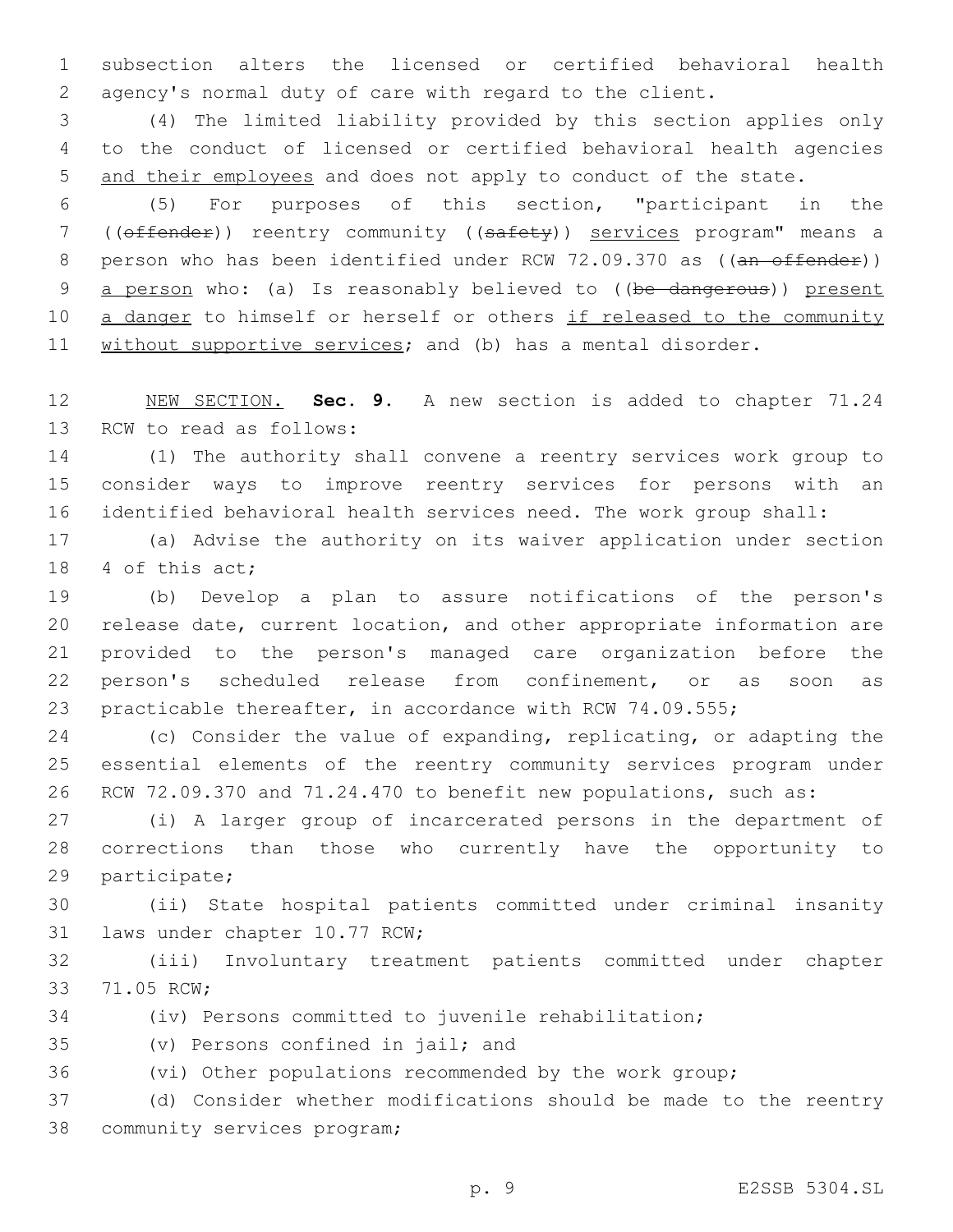(e) Identify potential costs and savings for the state and local governments which could be realized through the use of telehealth technology to provide behavioral health services, expansion or replication of the reentry community services program, or other 5 reentry programs which are supported by evidence;

 (f) Consider the sustainability of reentry or diversion services provided by pilot programs funded by contempt fines in *Trueblood, et al., v. Washington State DSHS*, No. 15-35462;8

(g) Recommend a means of funding expanded reentry services; and

 (h) Consider incorporation of peer services into the reentry 11 community services programs.

 (2)(a) In addition, the authority shall convene a subcommittee of the work group consisting of a representative of the authority, one representative of each managed care organization contracted with the authority under chapter 74.09 RCW, representatives of the Washington association of sheriffs and police chiefs, representatives of jails, and other members that the work group determines are appropriate to 18 inform the tasks of the work group.

19 (b) The subcommittee must:

 (i) Determine and make progress toward implementing a process for transmitting real-time location information related to incarcerated individuals to the managed care organization in which the individual 23 is enrolled;

 (ii) Develop a process to transmit patient health information between jails and managed care organizations to ensure high quality health care for incarcerated individuals enrolled in a managed care 27 organization; and

 (iii) Improve collaboration between the authority, the managed care organizations, and the jails as it pertains to care coordination both when an individual enters custody and upon release.

 (c) The subcommittee must submit an initial report to the relevant committees of the legislature by December 1, 2021, and a final report by December 1, 2022. The reports shall evaluate the progress of managed care organizations with respect to meeting their contractual obligations regarding clinical coordination when an individual enters custody as well as care coordination and connection to reentry services upon release, including any corrective action taken by the authority against a managed care organization related to noncompliance. The reports shall also identify any barriers to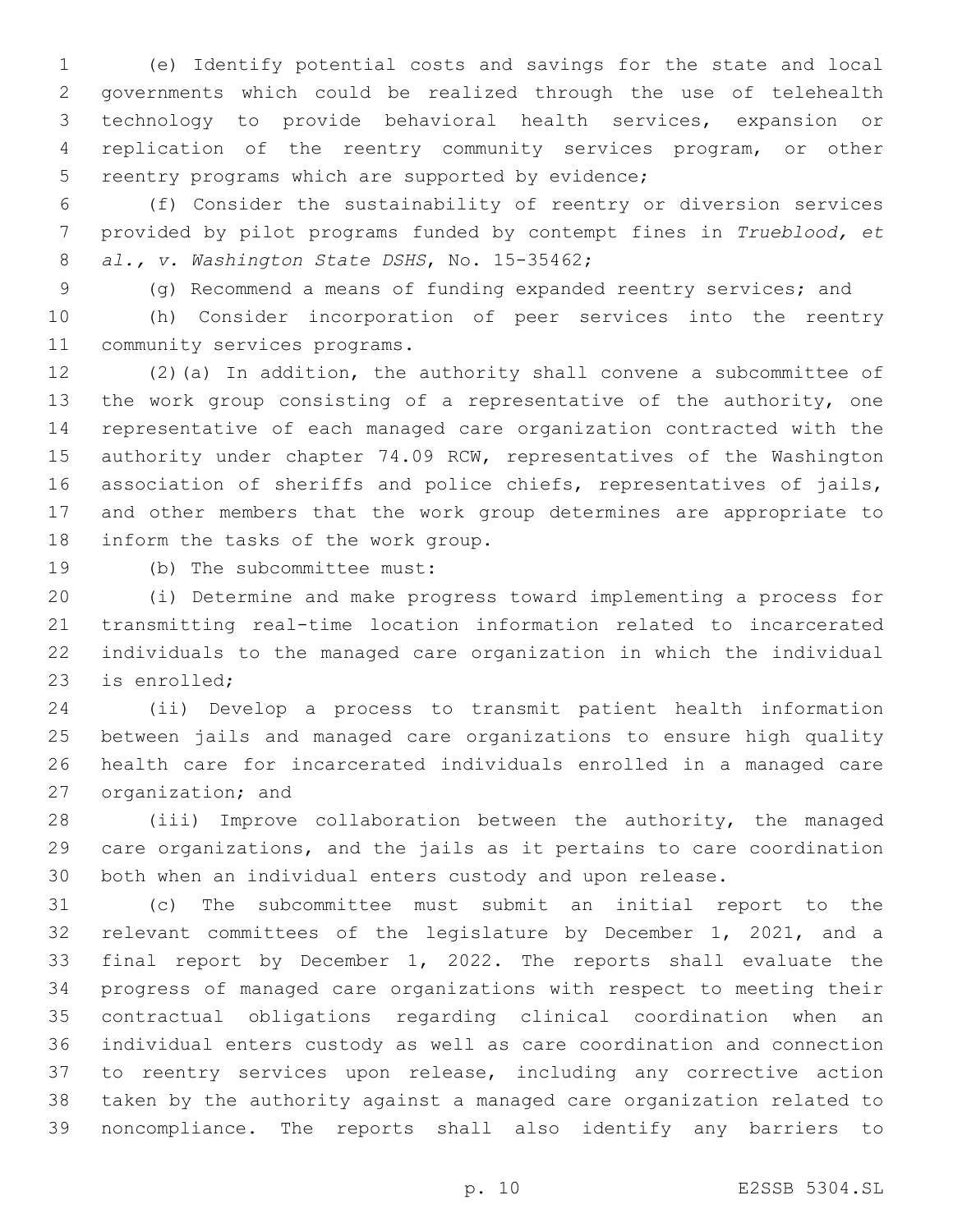effective care coordination for individuals in jail and 2 recommendations to overcome those barriers.

 (3) The authority shall invite participation in the work group by stakeholders including but not limited to representatives from: Disability rights Washington; behavioral health advocacy organizations; behavioral health peers; reentry community services providers; community behavioral health agencies; advocates for persons with developmental disabilities; the department of 9 corrections; the department of children, youth, and families; the 10 Washington association of sheriffs and police chiefs; prosecutors; defense attorneys; the Washington state association of counties; King county behavioral health and recovery division; the department of social and health services; state hospital employees who serve patients committed under chapters 10.77 and 71.05 RCW; the public 15 safety review panel under RCW 10.77.270; managed care organizations; behavioral health administrative services organizations; jail 17 administrators; the Washington statewide reentry council; the Washington state senate; the Washington state house of representatives; and the Washington state institute for public 20 policy.

 (4) The work group must provide a progress report to the governor and appropriate committees of the legislature by July 1, 2022, and a 23 final report by December 1, 2023.

 NEW SECTION. **Sec. 10.** The Washington state institute for public policy shall update its previous evaluations of the reentry community services program under RCW 72.09.370 and 71.24.470, and broaden its cost-benefit analysis to include impacts on the use of public services, and other factors. The institute shall collaborate with the work group established under section 9 of this act to determine research parameters and help the work group answer additional research questions including, but not limited to, the potential cost, benefit, and risks involved in expanding or replicating the reentry community services program; and what modifications to the program are most likely to prove advantageous based on the current state of knowledge about evidence-based, research-based, and promising programs. The department of corrections, health care authority, 37 administrative office of the courts, King county, and department of social and health services must cooperate with the institute to facilitate access to data or other resources necessary to complete

p. 11 E2SSB 5304.SL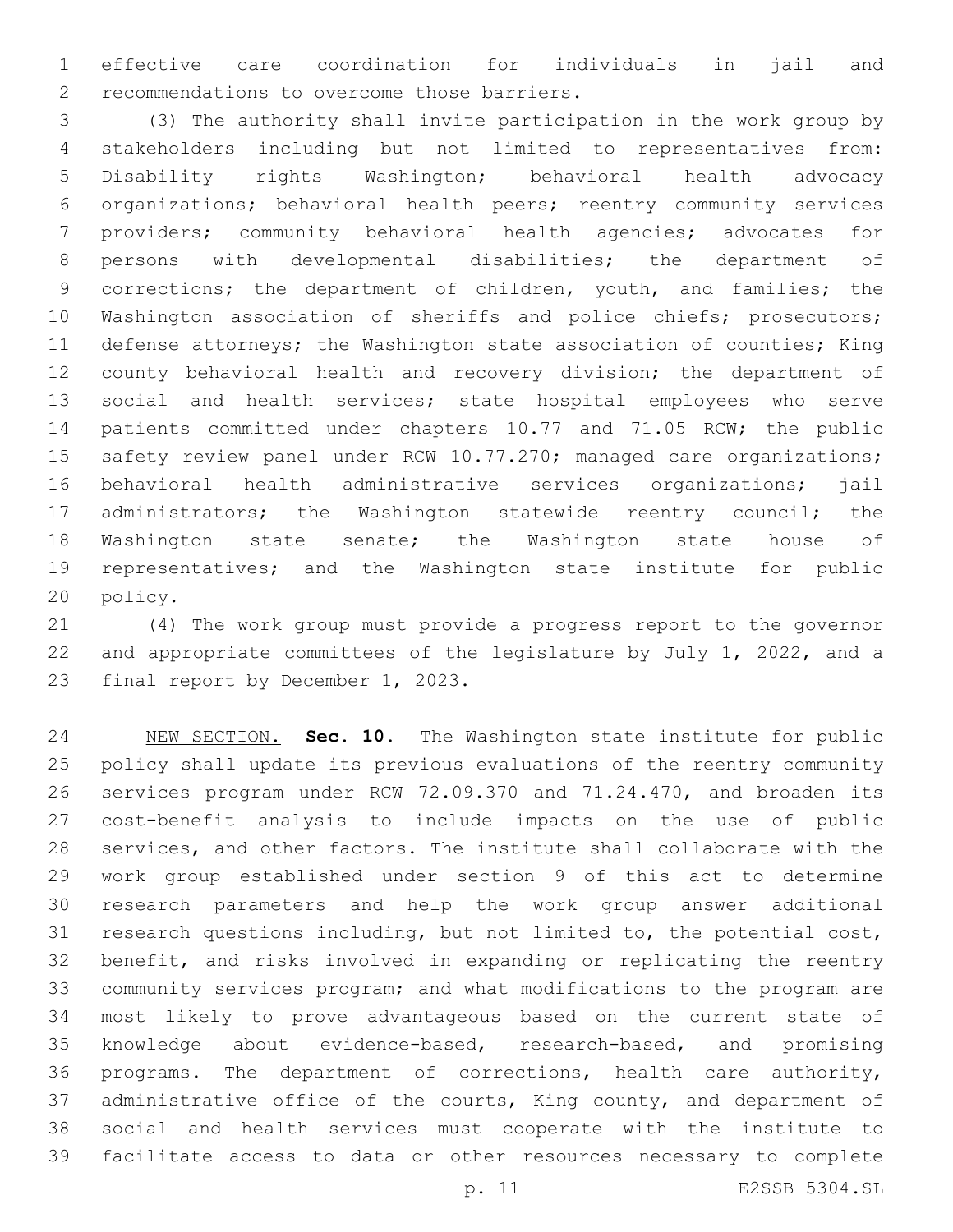this work. The institute must provide a preliminary report by July 1, 2022, and a final report by November 1, 2023, to the governor and 3 relevant committees of the legislature.

 *\*Sec. 11. RCW 72.09.270 and 2008 c 231 s 48 are each amended to read as follows:*

 *(1) The department of corrections shall develop an individual reentry plan as defined in RCW 72.09.015 for every ((offender)) person who is committed to the jurisdiction of the department except:*

 *(a) ((Offenders)) Persons who are sentenced to life without the possibility of release or sentenced to death under chapter 10.95 RCW; and*

 *(b) ((Offenders)) Persons who are subject to the provisions of 8 U.S.C. Sec. 1227.*

 *(2) The individual reentry plan may be one document, or may be a series of individual plans that combine to meet the requirements of this section.*

 *(3) In developing individual reentry plans, the department shall assess all ((offenders)) persons using standardized and comprehensive tools to identify the criminogenic risks, programmatic needs, and educational and vocational skill levels for each ((offender)) person. The assessment tool should take into account demographic biases, such as culture, age, and gender, as well as the needs of the ((offender)) person, including any learning disabilities, substance abuse or mental health issues, and social or behavior deficits.*

 *(4)(a) The initial assessment shall be conducted as early as sentencing, but, whenever possible, no later than ((forty-five)) 45 days of being sentenced to the jurisdiction of the department of corrections.*

 *(b) The ((offender's)) person's individual reentry plan shall be developed as soon as possible after the initial assessment is conducted, but, whenever possible, no later than ((sixty)) 60 days after completion of the assessment, and shall be periodically reviewed and updated as appropriate.*

*(5) The individual reentry plan shall, at a minimum, include:*

 *(a) A plan to maintain contact with the inmate's children and family, if appropriate. The plan should determine whether parenting classes, or other services, are appropriate to facilitate successful reunification with the ((offender's)) person's children and family;*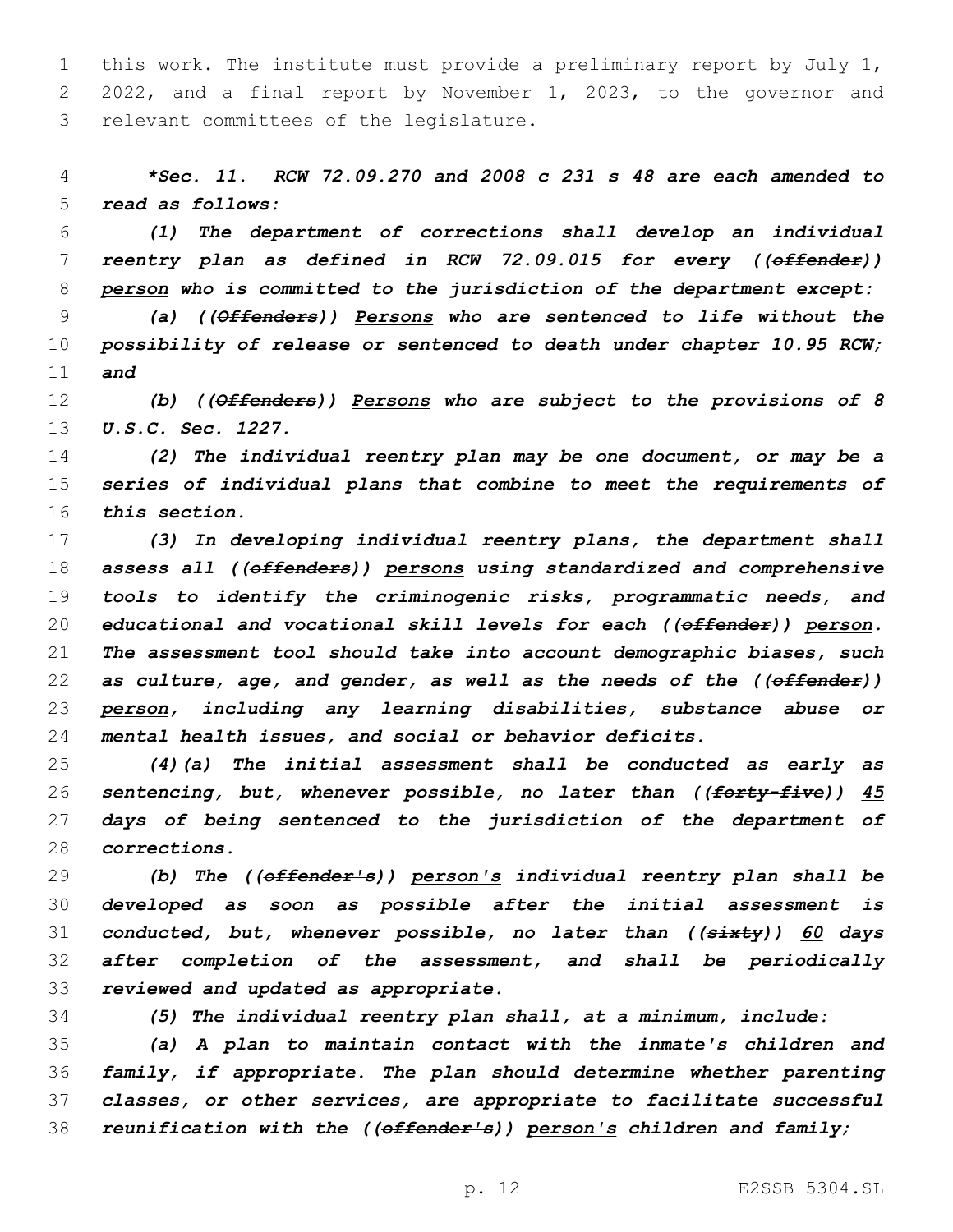*(b) An individualized portfolio for each ((offender)) person that includes the ((offender's)) person's education achievements, certifications, employment, work experience, skills, and any training received prior to and during incarceration; and*

 *(c) A plan for the ((offender)) person during the period of incarceration through reentry into the community that addresses the needs of the ((offender)) person including education, employment, substance abuse treatment, mental health treatment, family reunification, and other areas which are needed to facilitate a successful reintegration into the community.*

 *(6)(a) Prior to discharge of any ((offender)) person, the department shall:*

 *(i) Evaluate the ((offender's)) person's needs and, to the extent possible, connect the ((offender)) person with existing services and resources that meet those needs; and*

 *(ii) Connect the ((offender)) person with a community justice center and/or community transition coordination network in the area in which the ((offender)) person will be residing once released from the correctional system if one exists.*

 *(b) If the department recommends partial confinement in ((an offender's)) a person's individual reentry plan, the department shall maximize the period of partial confinement for the ((offender)) person as allowed pursuant to RCW 9.94A.728 to facilitate the ((offender's)) person's transition to the community.*

 *(7) The department shall establish mechanisms for sharing information from individual reentry plans to those persons involved with the ((offender's)) person's treatment, programming, and reentry, when deemed appropriate. When feasible, this information shall be shared electronically.*

 *(8)(a) In determining the county of discharge for ((an offender)) a person released to community custody, the department may ((not)) approve a residence location that is not in the ((offender's)) person's county of origin ((unless it is determined by the)) if the department determines that the ((offender's return to his or her county of origin would be inappropriate considering)) residence location would be appropriate based on any court-ordered condition of the ((offender's)) person's sentence, victim safety concerns, ((negative influences on the offender in the community, or the)) and factors that increase opportunities for successful reentry and long-term support including, but not limited to, location of family or*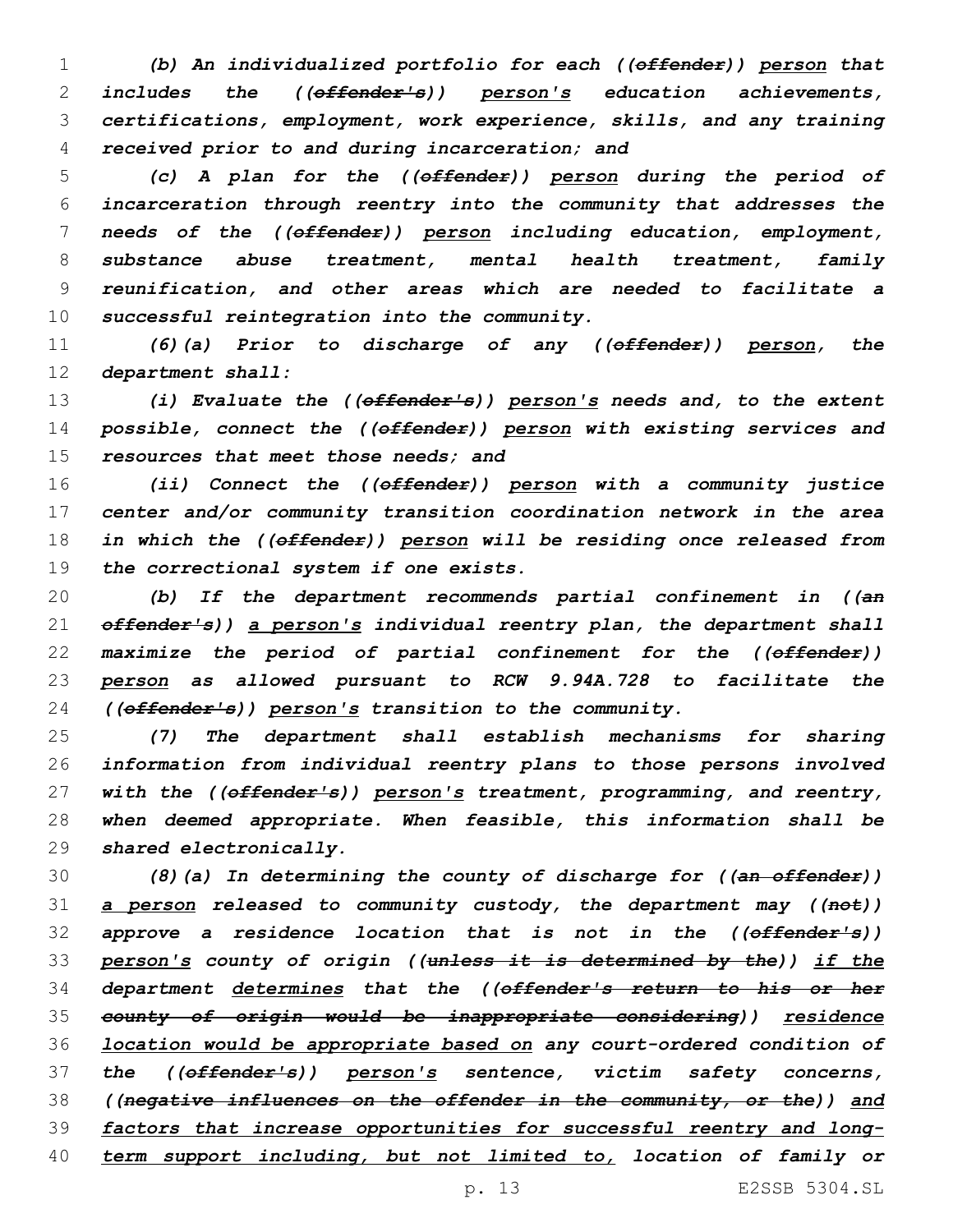*other sponsoring persons or organizations that will support the ((offender)) person, availability of appropriate programming or treatment, and access to housing, employment, and prosocial influences on the person in the community.*

 *(b) In implementing the provisions of this subsection, the department shall approve residence locations in a manner that will not cause any one county to be disproportionately impacted.*

 *(c) If the ((offender)) person is not returned to his or her county of origin, the department shall provide the law and justice council of the county in which the ((offender)) person is placed with a written explanation.*

 *(((c))) (d)(i) For purposes of this section, except as provided in (d)(ii) of this subsection, the ((offender's)) person's county of origin means the county of the ((offender's)) person's residence at the time of the person's first felony conviction in Washington state.*

 *(ii) If the person is a homeless person as defined in RCW 43.185C.010, or the person's residence is unknown, then the person's county of origin means the county of the person's first felony conviction in Washington state.*

 *(9) Nothing in this section creates a vested right in programming, education, or other services.*

*\*Sec. 11 was vetoed. See message at end of chapter.*

 **Sec. 12.** RCW 43.380.020 and 2019 c 415 s 976 are each amended to 23 read as follows:

 (1) Subject to the availability of amounts appropriated for this specific purpose, the Washington statewide reentry council is created and located within the department for the purpose of promoting successful reentry of offenders after incarceration.

 (2) Through the executive director that may be appointed by the council, the department shall administer the council by:

 (a) Providing the council and its executive director use of the 31 department's facilities; and

 (b) Managing grants and other funds received, used, and disbursed 33 by the council.

 (((3) Except during the 2019-2021 fiscal biennium, the department may not designate additional full-time staff to the administration of 36 the council beyond the executive director.)

> Passed by the Senate April 21, 2021. Passed by the House April 9, 2021.